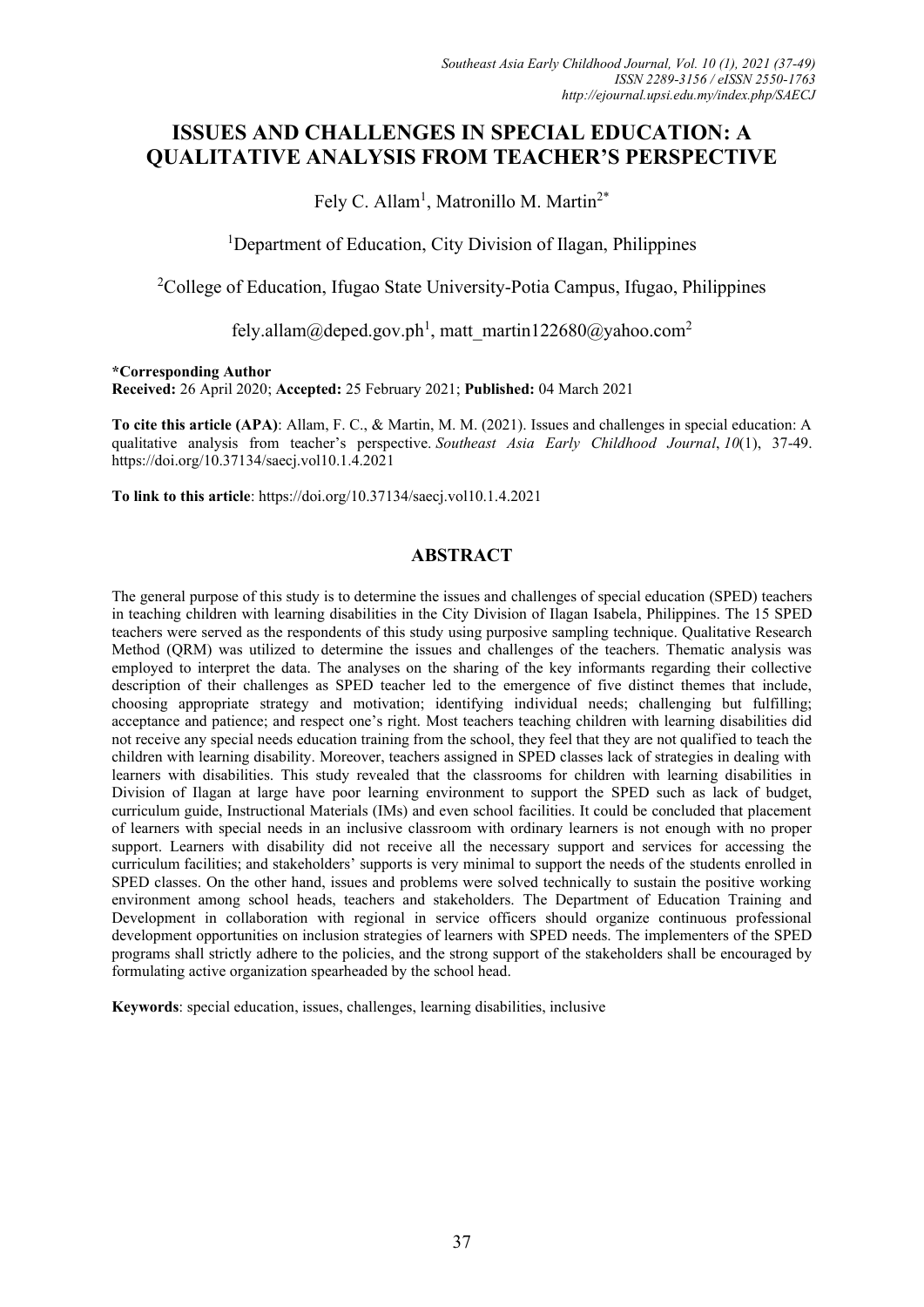### **INTRODUCTION**

### **Background of the Study**

Education of learners with special needs has come an extensive and lengthy way; it can be in a method from special education (SPED) to integrated education and it as process from integrated education to inclusive education. Despite the prop-up by a number of guidelines, policies and programs from time to time to speed up the bound of all the efforts made in this direction the regular schools with inclusive orientation face many barriers, roadblocks, impediments and challenges.

However, SPED is currently a topical subject that is widely discussed and deliberated upon in the field of education, Philippines included. It has invariably been referred to as part of the global education for all agenda as a new education paradigm and as an educational reform goals to make our societies inclusive. The same is accepted in Philippines; however, the aspect of education for all is not effectively implemented despite of having policies and legal framework that advocate education for all specially in the implementation of SPED classes.

The Declaration of the Rights of the Child adopted by the United Nations General Assembly in 1959, affirmed that mankind owes to the child the best it has to give. One of the principles concerned with the education of children with special needs runs:

*"The child who is physically, mentally or visually handicapped shall be given the special treatment, education that are required of his particular condition."*

Moreover, Republic Act Nos. 3562 and 5250 were approved on June 13, 1968 respectively, these Acts provided that teachers, administrators, and supervisors of SPED should be trained by the Department of Education and impoverished.

Sarason (2015) indicated that one of the main purposes of the educational process is to "produce responsible, self-sufficient citizens who possess the self-esteem, initiative, skills and wisdom to continue individual growth and pursue knowledge." Such an idea of education brings to light initiatives to promote the self-determination of students with disabilities.

Enhancing students with disabilities' self-determined behavior characteristics has been a considerable element of policy, research, and curriculum standards and teaching practices to help students to have a smooth and successful transition to postsecondary settings (Cho et al., 2013).

The education should enhance teachers who teach children with learning disability and also create awareness in the society to accept children with special educational needs. Therefore, there is a need to introduce comprehensive special needs education in all teacher professional development-programs.

Teachers and administrators are perceived to be integral to the implementation of inclusive education. They played a vital role in the successful implementation of inclusive education as they are viewed as linchpins in the process of including students with disabilities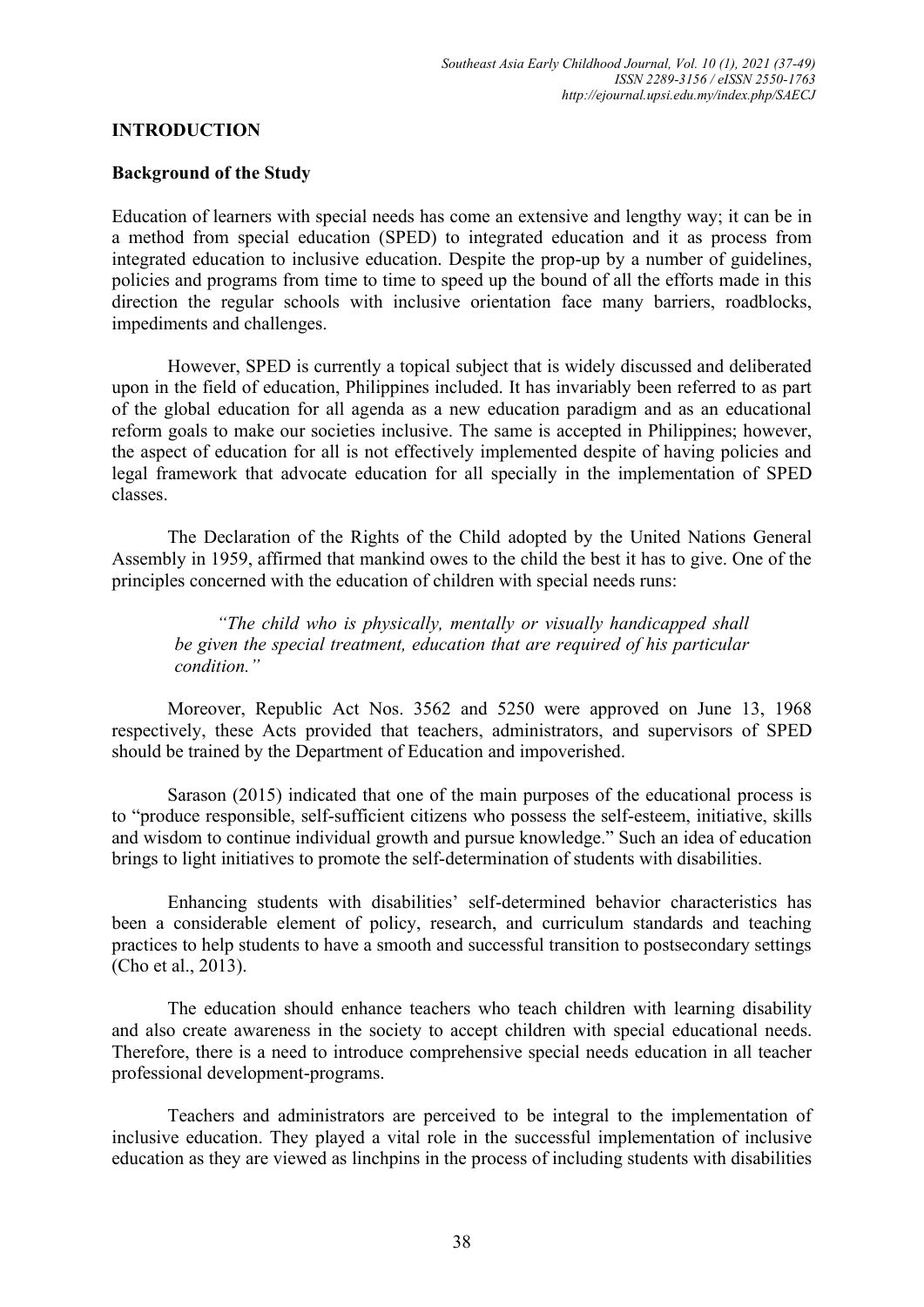into regular classes. This cannot be achieved if awareness and attitudes towards inclusive education has not been practiced and developed (Dalonos, 2013).

Given the all citations, it is very important to know the different challenges faced by the teachers in handling classes in the SPED. Hence, this study addressed the issue of children with learning disabilities by exploring the challenges and challenges faced by SPED teachers who teach children with learning disability and how they try to overcome these challenges. There have been many problems in teaching children with learning disability in the City of Ilagan. Local teachers in most of the primary schools in the division of Ilagan lack training in special needs education for children with learning disability. Despite the "Primary Education Development Plan" (PEDP), that ensures education for all, the overall quality of primary education in Ilagan, City Philippines remains generally poor particularly in schools for children with learning disability.

# **Purpose of the Study**

The general purpose of this study is to determine the issues and challenges of SPED teachers in teaching children with learning disabilities in the City Division of Ilagan Isabela, Philippines. The empirical investigation is guided by the following objectives: (i) to see teachers' challenges in teaching students with learning disabilities; (ii) to find out the approach and methods of teaching used by teachers when teaching children enrolled in SPED; and (iii) to find out to what extent the administrators and parents of children with learning disability collaborate with special needs education teachers.

### **Theoretical Framework**

The scientific management theory and classical theory fitted in this study. In terms of the implementation of SPED, it focused on improving the efficiency of each individual in the organization. The major emphasis is on increasing the production through the use of intensive technology, and the human beings are just considered as adjuncts to machines in the performance of routine tasks. Besides, the scientific management theory basically encompasses the work performed on the production floor as these tasks are quite different from the other tasks performed within the organization. Such as, these are repetitive in nature, and the individual workers performing their daily activities are divided into a large number of cyclical repetition of same or closely related activities. Also, these activities do not require the individual worker to exercise complex-problem solving activity. Therefore, more attention is required to be imposed on the standardization of working methods and hence the scientific management theory laid emphasis on this aspect.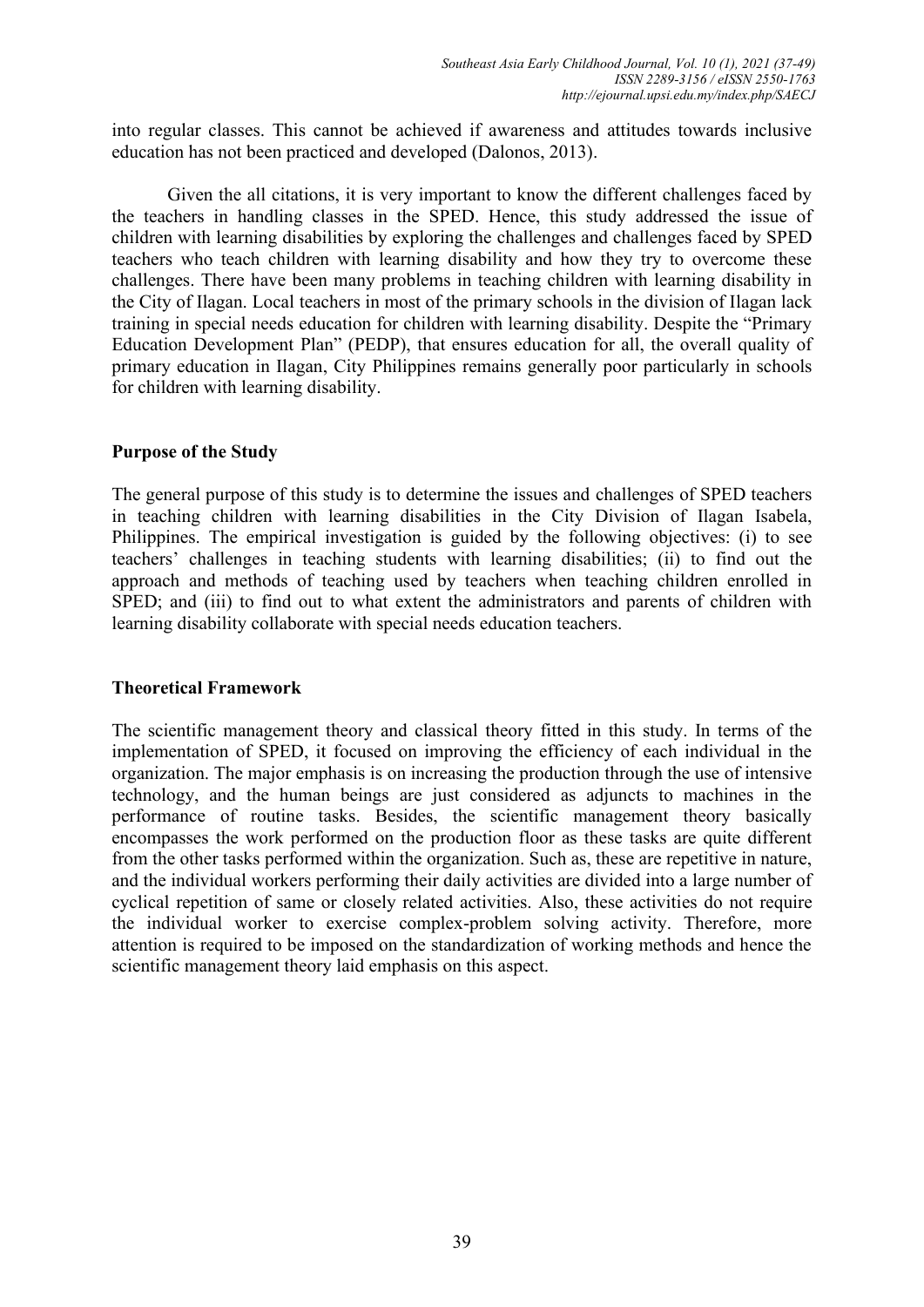*Southeast Asia Early Childhood Journal, Vol. 10 (1), 2021 (37-49) ISSN 2289-3156 / eISSN 2550-1763 http://ejournal.upsi.edu.my/index.php/SAECJ*



*Figure 1.* Paradigm showing the relationship between the variables considered in this study.

In terms of administration and supervision, teacher responsibilities regular classroom teachers view the learner as a total person, assess the behavioral signs of disorders/difficulties, provide varied activities for a wide range of individual differences, provide a setting for, and expect achievement of the learner, provide strategies that help the learner develop concepts meaningful to himself and provide first-hand challenges, obtain assistance in the form of constructive consultation and specialized materials and equipment, and confer regularly with the SPED teacher.

In order to establish good SPED classes, SPED coordinator plays a vital role. SPED coordinators shall maintain all school records for SPED learners, assist in the recruitment of prospective learners and SPED teachers, assist/initiate/organize training programs for SPED innovate programs and projects for both learners and teachers, monitor/evaluate classroom instruction and related activities in SPED, integrate and implement new and existing policies and guidelines of the SPED Program, demonstrate leadership in resourcing appropriate educational facilities/instructional aids.

The concepts and ideas served as the guiding wisdom in the development of this research study which is reflected in the paradigm of the study. The paradigm would serve as the backbone of this present investigation.

The researchers conducted a research to know prevailing issues of the SPED and to what extent are these experienced by teachers in terms of teachers; instruction support; and curriculum. As seen in figure 1 after identifying the issues, problems and challenges in the SPED classes encountered by the teachers, the proposed action plan in order to enhance the SPED would be provided.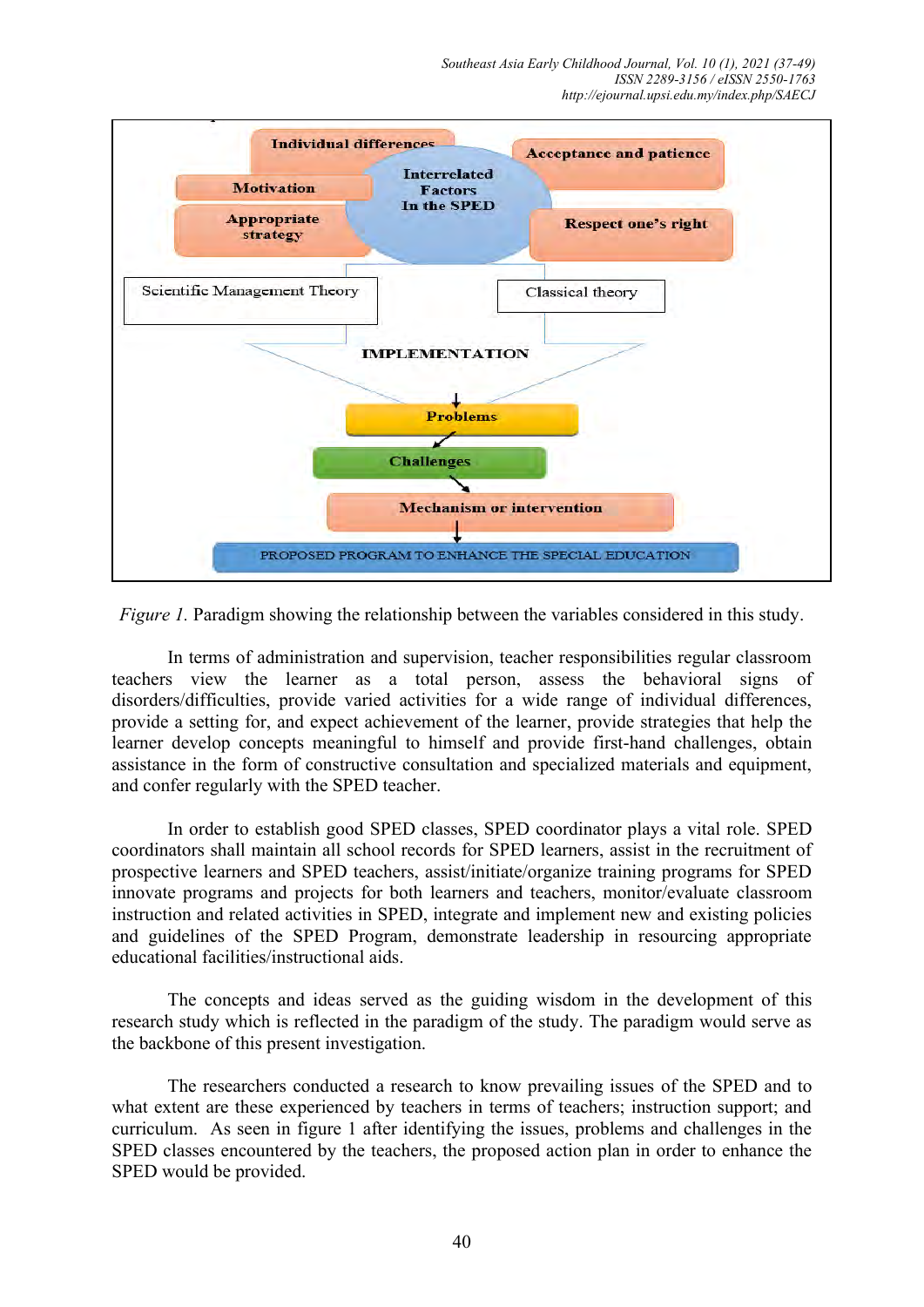### **METHODOLOGY**

This study used a qualitative research design. The main objective was to find the challenges faced by teachers when teaching in SPED classes and how they try to overcome them. In order to get information from the special needs education teachers, a descriptive research design was used to provide answers to the questions associated with a particular research problem. Since descriptive research is primarily concerned with finding out what is in the field, it used this study as a suitable way to gather vital information regarding the current status of the problem which was the challenges faced by teachers when teaching learners with developmental disability and how they try to overcome these challenges. This design greatly helped me to increase the knowledge about the challenges faced by teachers.

The study was conducted to the public elementary schools with SPED learning center of Schools Division of City of Ilagan. Selected SPED teachers of City Division of Ilagan were served as the sample of this study. Respondents were selected using purposive sampling technique.

The main target was SPED teachers, and not regular teachers. Therefore, the one criterion of choosing informants was based on the fact that only special needs education teachers were wanted for the interview. Another criterion for choosing the informants was the number of years a special needs education teacher had been teaching children with learners with disability. For this study it was decided that the special needs teachers, who had been working with children with learners for many years, were a good choice to answer the research questions.

A total of 15 teachers from five different elementary schools were interviewed. The study was conducted during the School Year 2019-2020. Permission to conduct the survey with the SPED teachers of City Division of Ilagan was sought by the researchers from the Schools Division Superintendent. Upon the approval of the request by Schools Division Superintendent, the researchers personally administered the interview among the target respondents. To allow collection of detailed information from the teachers about how they teach students with learning disabilities and the challenges faced by teachers in the different schools of City Division of Ilagan, interview method was seen suitable.

An interview guide questionnaire was utilized as the primary data gathering instrument for the study. The interview guide was designed by the researcher based on readings of related literature and studies on concepts of challenges and issues in SPED in the country. An interview was carried out with every teacher selected to participate in the study. The time arranged for an interview was approximately 25-30 minutes for every teacher. The interview questions were formulated on the basis of the main research questions and subquestions. The research questions were translated from English to Filipino if necessary, and the medium of instruction in all SPED classes. For this reason, all respondents were interviewed in Filipino for better communication between the interviewer and the interviewee.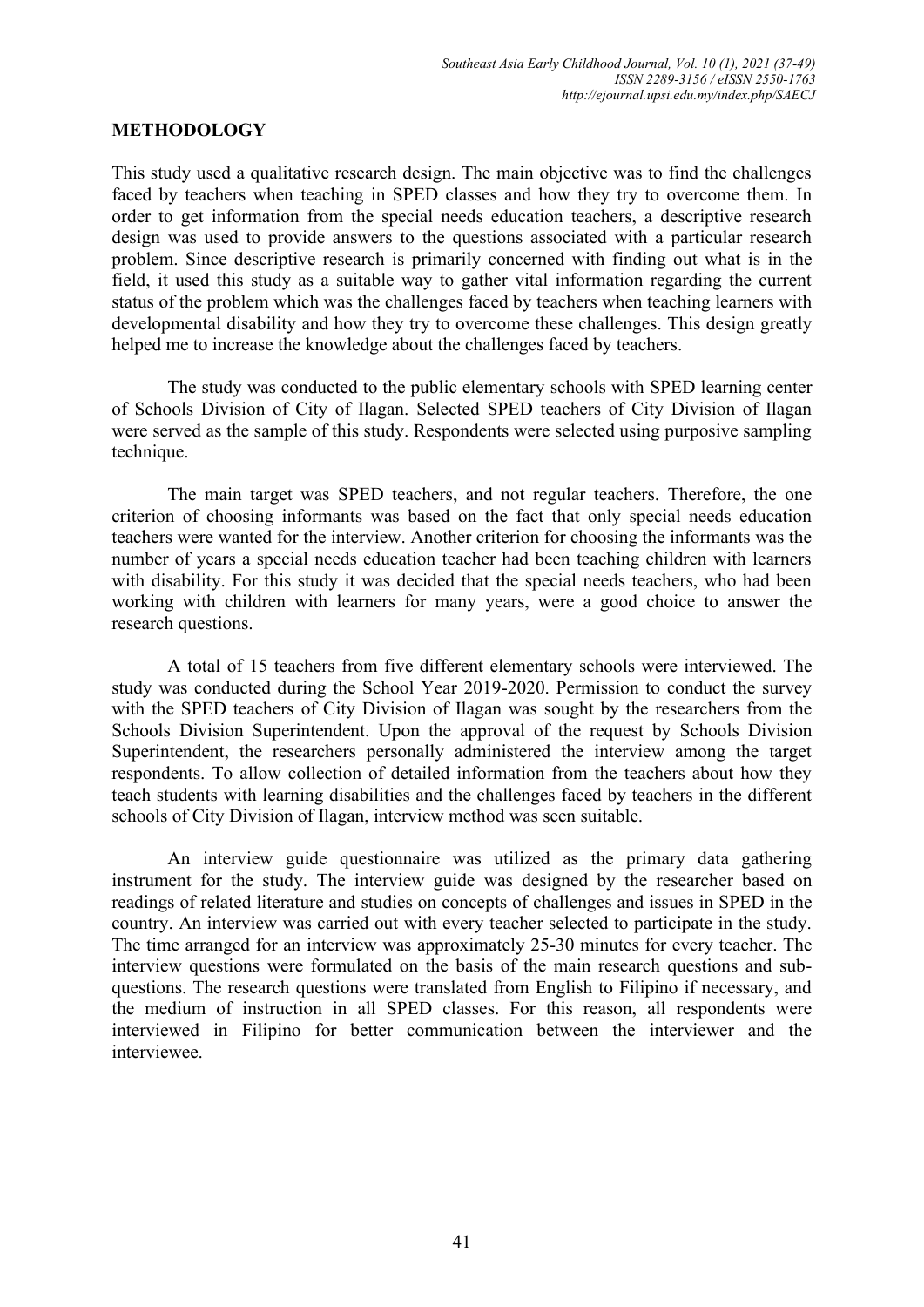# **RESULTS AND DISCUSSION**

The analyses of the empirical data yielded five themes on the notable challenges faced in SPED. The analyses on the sharing of the key informants regarding their collective description of their challenges as SPED teacher led to the emergence of five distinct themes that include; (i) choosing appropriate strategy and motivation; (ii) identifying individual needs; (iii) challenging but fulfilling; (iv) acceptance and patience; and (v) respect one's right as shown in Figure 2.





# **Choosing Appropriate Strategy and Motivation**

The learner's motivation is mostly regarded as a central condition for successful learning. However, other factors like intelligence, previous knowledge and interest play an important role as well. In the context of teaching SPED classes, strategies should be considered. Motivation and applicable strategies in teaching as an activating orientation to a target status which is regarded as positive in teaching-learning situation (Rheinberg, 2010).

Based from the interview, motivation is a driving force to act in order to achieve something as articulated by the respondents during the interview:

*Teacher Cactus: "In handling regular classes, it is very easy to initiate teaching strategies, but if you are teaching learners with disabilities, you have a limited teaching approach. Besides, it is very hard to motivate the learners with disabilities.*

Based on the statement of Teacher Cactus, the learner's motivation is mostly regarded as central condition for successful learning. However, other factors like the status and learning difficulties may affect the learners' learning. Hence, the interest among the learners with special needs play an important role as well.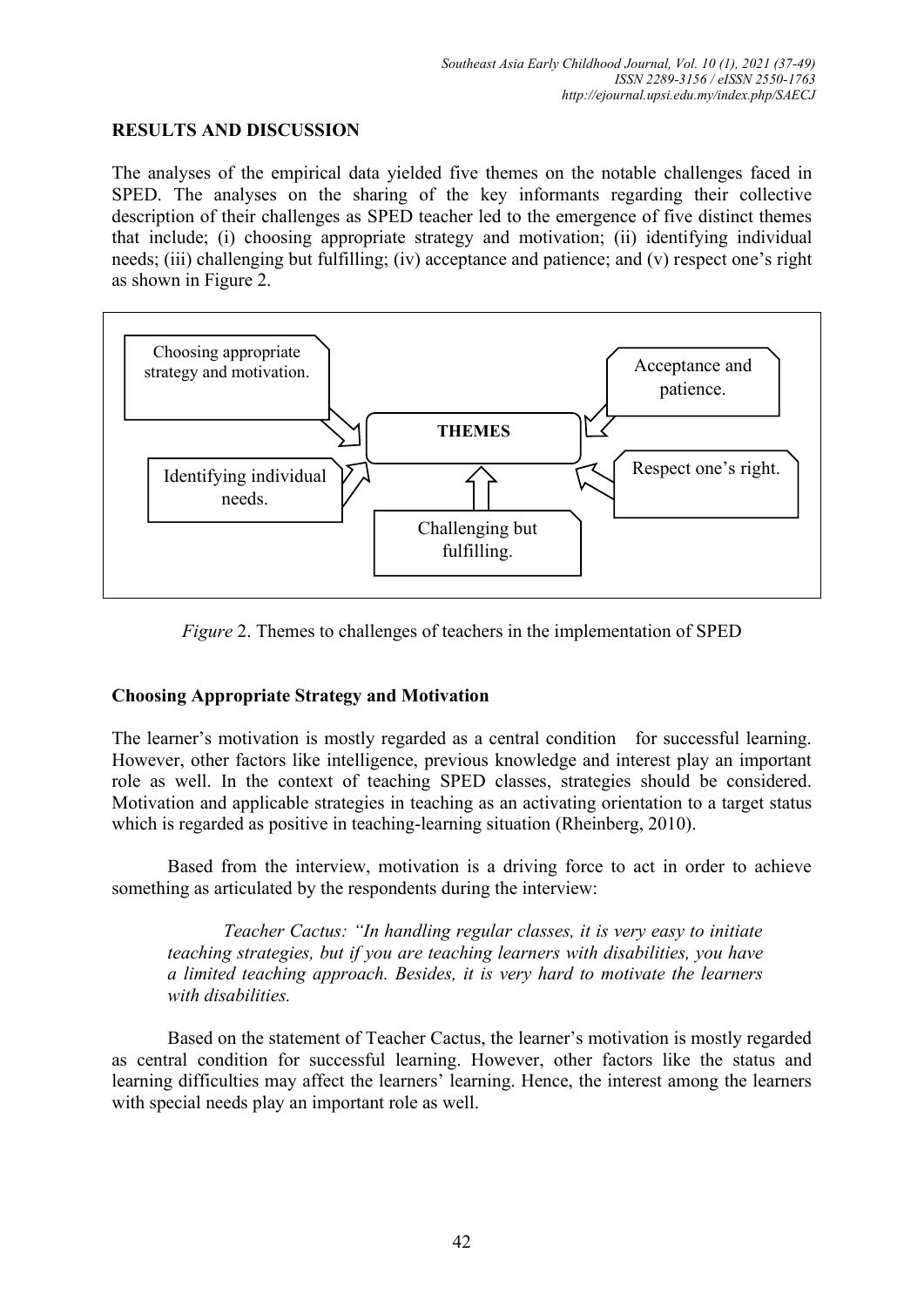Basically, what is problematic about learning and knowledge-gaining processes is integrating strategies in teaching learners with disabilities. It also hard to introduce new knowledge to them since they have their own field of interest (Friedrich & Mandl, 2012).

It clearly depicted in the statement of Teacher Cactus that, *"…but if you are teaching learners with disabilities, you have a limited teaching approach.*" This statement was supported by one of the key informants that:

*Teacher Champaca: "I had a positive experienced in teaching special education. Being a special education teacher, in terms of teaching strategies, you should not think of it but, you should apply the applicable techniques if you are in the actual teaching situation. I have encountered problem about it and I have very limited teaching approaches in handling special education classes.*

Necessarily, school for learners with special needs has to be the place where students learn how to learn and thus successfully acquire learning strategy. It means that the statements of Teacher Champaca and Teacher Camia contribute a development of the learners in spite of their learning disabilities. This corroborates with the study of Aquino et al. (2019) that balance and holistic development of the children should be ensured.

According to Nachiappan et al. (2018), as a way to overcome the problem of teachers in teaching and learning, practical teacher must have wide knowledge through extensive reading in order to implement the various activities and more interesting. This was testified by one of the teachers that,

*Teacher Camia: "Be positive and try your best to initiate best strategy to be employed in teaching learners with special needs.* 

Moreover, the responses of the key informants supported the study of Tough (2015) that current pedagogical research focuses on student's learning processes in general and also on which learning strategies students should be introduced to enable effective learning.

Also, Teacher Champaca, one of the key informants mentioned that *"Lack of available and updated Teachers guide and curriculum guide and seminars among teachers"* is one of the problems she encountered. This means that in the conflict between imparting knowledge and developing the students' learning competence school education puts the focus on the materials needed in teaching.

The study revealed that limited special needs education teachers in Division of Ilagan was a problem. It was found that the special needs education teachers in some schools were not professionally educated. They have limited strategies in dealing with the learners with special needs. It was also revealed that the colleges that provide special needs educations for teachers were few compared to ordinary education colleges. However, these cannot produce enough teachers to teach special needs education schools in the entire division.

Given all the citation and testimonies of the respondent, teaching strategies and motivation are important elements in teaching learners with special needs. Thus, it is important for teachers to examine the learning disabilities among students as early as possible to know what are the appropriate strategy and motivation to be used in teaching.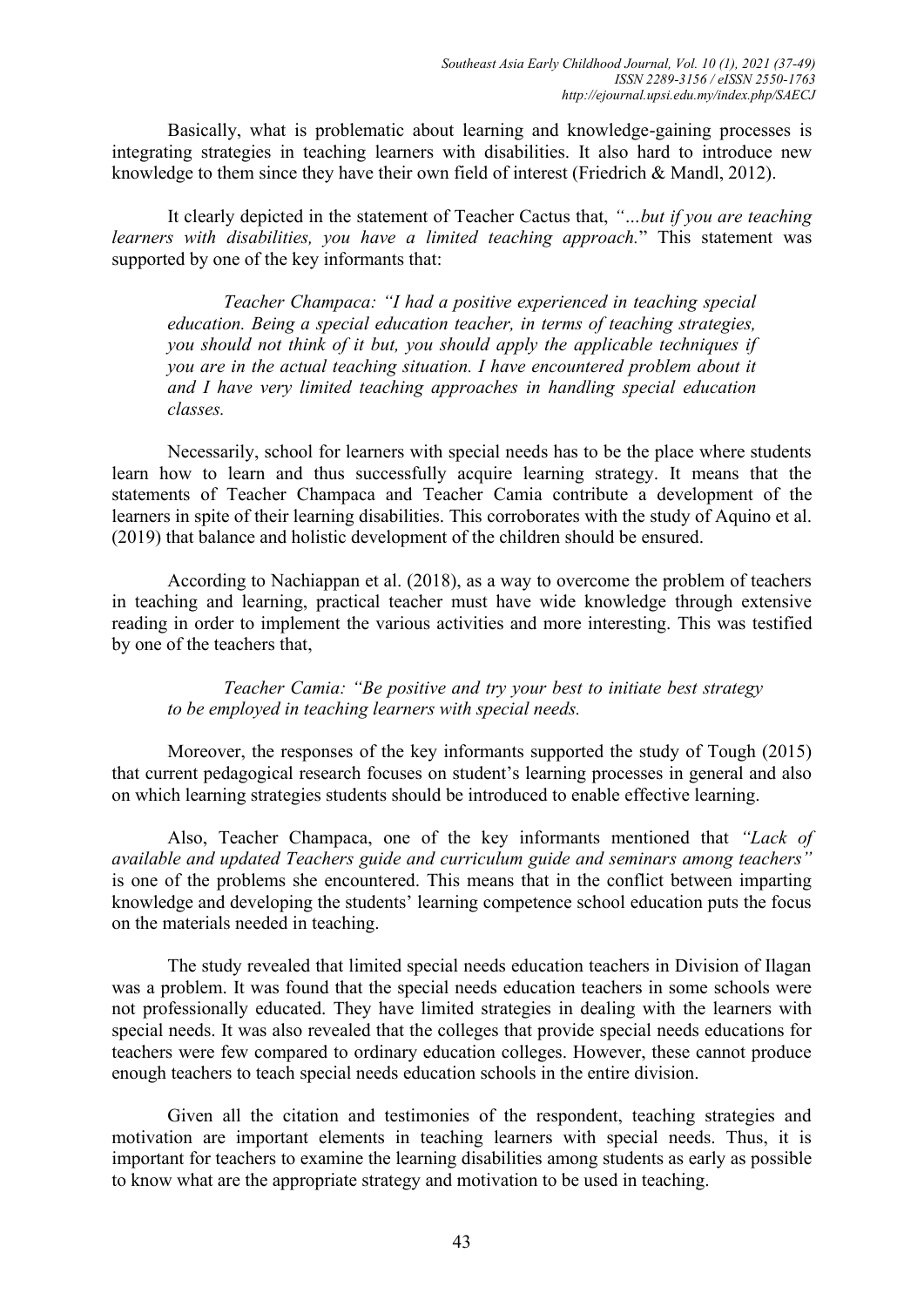# **Identifying Individual Needs**

Recognizing individual differences of the learners is a basic concept when teachers prepare to teach. It is a fundamental assumption of strategic teaching and learning that what we choose to teach in the classroom should be an interaction of what we know about the variables of instruction, learning, achievement, and contextual factors. This assumption has driven our quest as individuals and groups to develop an instructional framework (Jones et al., 2017).

 In an interview, Teacher Carnation mentioned: "*I teach learners with different disabilities in a day. It is very hard to identify their needs*." It is clearly reflected in the statement of Teacher Carnation that "…*teaching learners with special needs is very hard because they have their individual needs*." This means that in handling Learners with Special Needs (LSNs), individual needs must be considered. Fairness treatment should also be given to all the students. This statement supported to the result of the study of Evans (2015) that paying attention to the needs of students from diverse groups within your course design including an equality analysis/impact assessment processes in your course development is a useful way of ensuring that you give due consideration to inclusivity and accessibility. This is also in line with the response of Teacher Pearl during the interview that:

*"In instruction for me, it is very difficult to prepare because of the lack of budget and sometimes because of over workload given to us needed to teach our learners, we need to prepare different activities depending on the nature of needs of our students. Truly, it is hard to teach students with varied learning needs*."

The statement of Teacher Pearl implicates that all teachers need to have knowledge and wider understanding of the minimum core elements in order to apply them in planning, delivering and assessing inclusive teaching and learning and to support learners adequately with their skills in these areas with different learning needs. Developing and improving minimum core skills enables the SPED teacher to consider the best way to teach and support the development of the skills of the learners with special needs.

Moreover, individual needs among the learners with special needs shall be considered. This condition supported by some of the key informants that:

*Teacher Sampaguita: "… in almost 23 years now, I can say that I can make impossible things to become possible like letting join them activities with regular students even they have their learning disabilities. Besides, you need to consider their individual needs example by joining them to participate in drum and lyre and try to compete with the regular students."*

Based from the statements of Teacher Sampaguita, she encountered the same challenges in handling students with disabilities. This means that teachers in SPED encountered difficulties if they have limited skills in handling the students with special needs.

Moreover, it is important that teachers especially early childhood educators should understand parental involvement and recognize its positive effects to the teaching and learning process (Bartolome et al., 2020). This was testified by one of the teachers that,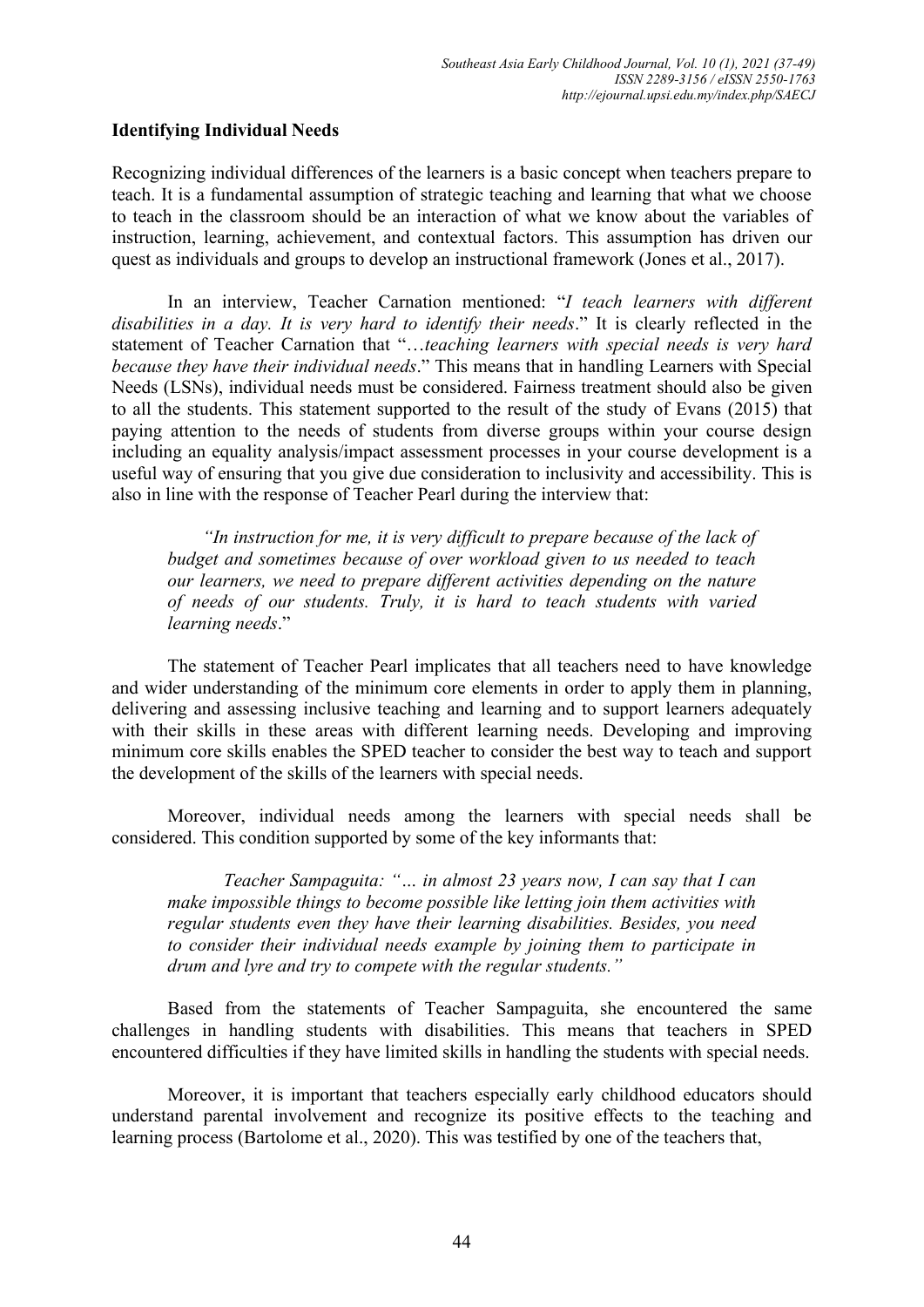*Teacher Daisy: "I handle them very difficult because of their individual needs. You need to exert more effort to cater the needs of the students with special needs. Likewise, the special education teachers must recognize the parental involvement in order to help their children develop their potential."*

### **Challenging but Fulfilling**

Douglas and Travers (2012) recognized that IEPs can assist students with special educational needs to gain access to an appropriate education in spite of their learning disabilities. This was supported by Teacher Gold that: *"It is very challenging to teach learners with special needs. Their performance would be the reflection of your achievement."* This means that as SPED teacher, it is very important to help the students develop their potential in spite of their learning difficulties. Teacher considers different factors that may help the students grow and enhance their skills if they have. These statements were also supported by some of the key informants that:

*Teacher Santan: "…And as a teacher we should not stop aiming for the development of the students, we need to help them grow and enhance their skills, not only for our daily undertaking in the school, promotion but for our contribution to the students on how they cope with their learning disabilities."*

Teacher Santan emphasized that as SPED teacher we need to extend help to the learners with special needs not for the promotion. It also stressed out that the teacher's contribution to the students on how they cope with their learning disabilities is very important. This implies that teachers' effort and skills play a very important role in molding and shaping the learners' abilities and potential in school despite their difficulties.

The result of the study implies that there are some SPED teachers who are satisfied in teaching students with learning disabilities. In this belief, understanding learning disabilities or challenges that may impede a student's ability to learn is vital to providing the best possible classroom environment. Students with learning disabilities are no less intelligent than the average student and often require very simple accommodations to maximize their learning experience.

### **Acceptance and Patience**

In an interview, Teacher Camia mentioned*:* 

*"My experience especially deaf, they had no medical certificate, I could even have observed other kinds of disability but I didn't have the right to tell their parents because they might be embarrassed if I will advise their children to undergo check-up. It was very difficult because if I will give feedbacks and comments on them, their parents would not let their children to attend studies anymore. So, acceptance of the parents must be considered. In that situation, as a teacher, I need to be more patience in handling this kind of situation."*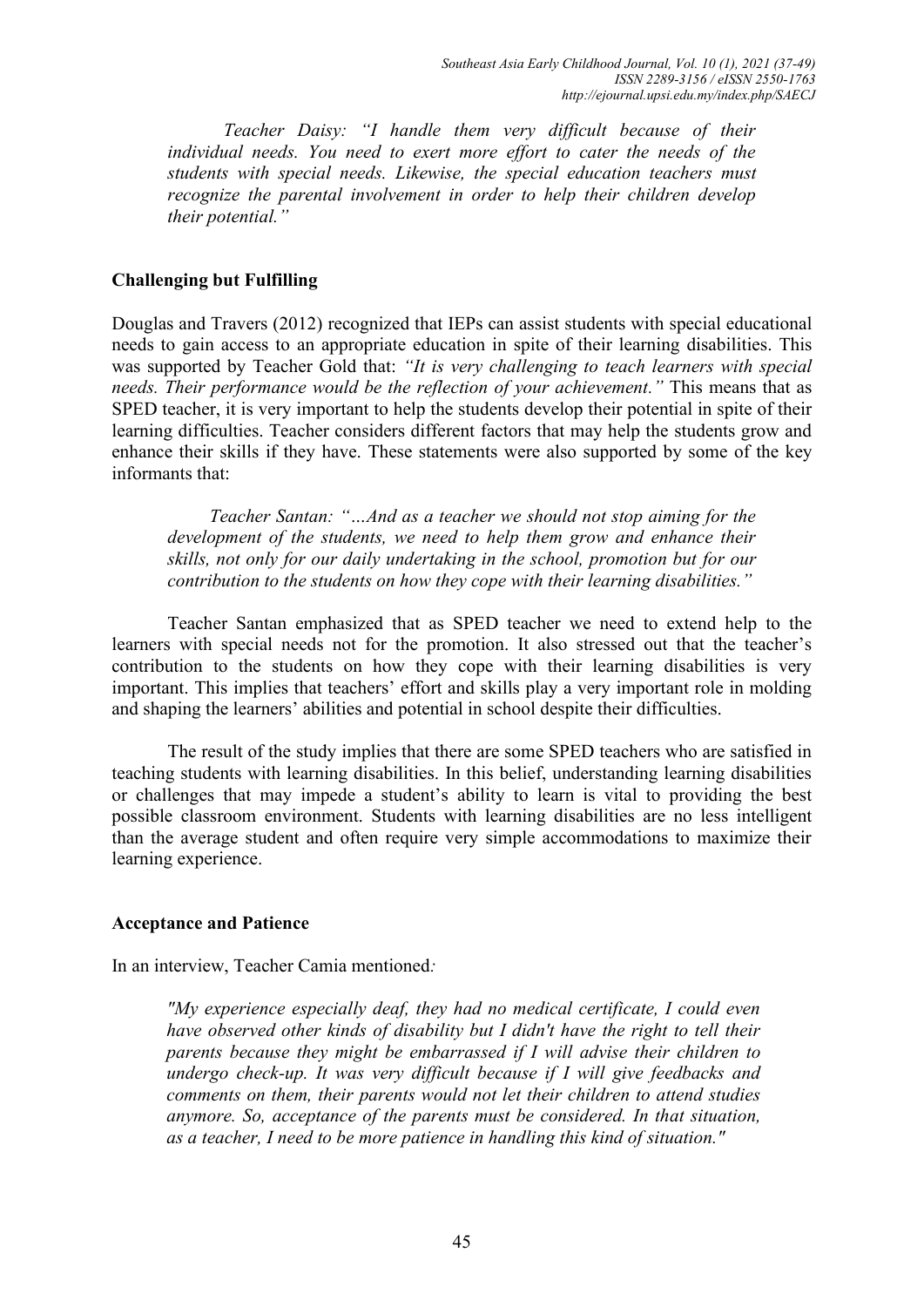It is clearly stated based on the statement of Teacher Camia that "…*It was very difficult because if I will give feedbacks and comments on them, their parents would not let their children to attend studies anymore. So, acceptance of the parents must be considered*" that in her line, through the feedbacks and comments of the SPED teachers, parents will be immediately embarrassed. This implies that the value of acceptance must be intensified and the essence of working as a team or partner in helping the students to be fully developed shall be considered.

Additionally, acceptance must be given value in handling SPED classes. Teachers and parents discussed the consequences and other significances if the parents refused to accept the learning disabilities of their children. As one of the SPED teacher Carnation confirmed that: "*Our school head, some of my co-teachers and parents are very supportive to the special education program. But, based on my challenges, some of the parents are deniable; they refused to accept the reality that their children have learning difficulties. In this case, as special education teacher, you need to be patience and considerate*." It is clearly reflected on the statement of Teacher Carnation that "… *some of the parents are deniable, they refused to accept the reality that their children have learning difficulties*" that in her line, there are still parents who never accept the situation of their children with learning disabilities. This implies that even the school head and other teacher extend support to the SPED program if parents refuse to accept the reality, the ultimate goal of the SPED program would not probably realize.

# **Respect Student's Right**

Since then, the right to education has been widely recognized and developed by a number of international normative instruments elaborated by the United Nations, thus education is not a privilege. It is a human right (Matkoba, 2018). Based on this, Teacher Gold mentioned that, *"No curriculum given for ID, AU and other learners with disabilities. Our curriculum is based on K-12 but we often modify it base in our learning needs because it is the right of the students to learn and study."* The statement of Teacher Gold implies that in the country the right of the students to access quality education shall be given to them regardless of their status. It is very essential to help the students with disabilities to access education with the help of the teachers. This is being supported that, the state shall protect and promote the right of all the citizens to quality education at all levels and shall take appropriate steps to make such education accessible to all (Article XIV, Section 1).

Moreover, it is very important to consider the rights of the learners. This was stressed out by Yusof and Ismail (2020) that the acceptance of special needs children in private and public kindergartens is under consideration and following the rules and regulations.

Also, despite the insufficient resources and other materials in teaching students with disabilities, the teacher finds possible ways to teach them. The teacher has the ability to modify some parts of the curriculum in the regular classes to fit the curriculum of the SPED classes. Teacher Tulips stressed out that, *"We encountered lack of instructional materials; the sample IMs were not provided that will be served as our basis to determine what appropriate skills and competencies to be taught to our students. So, as a teacher, I need to download IMs and activity sheets in the Learning Management Resource System since the children have right for education."*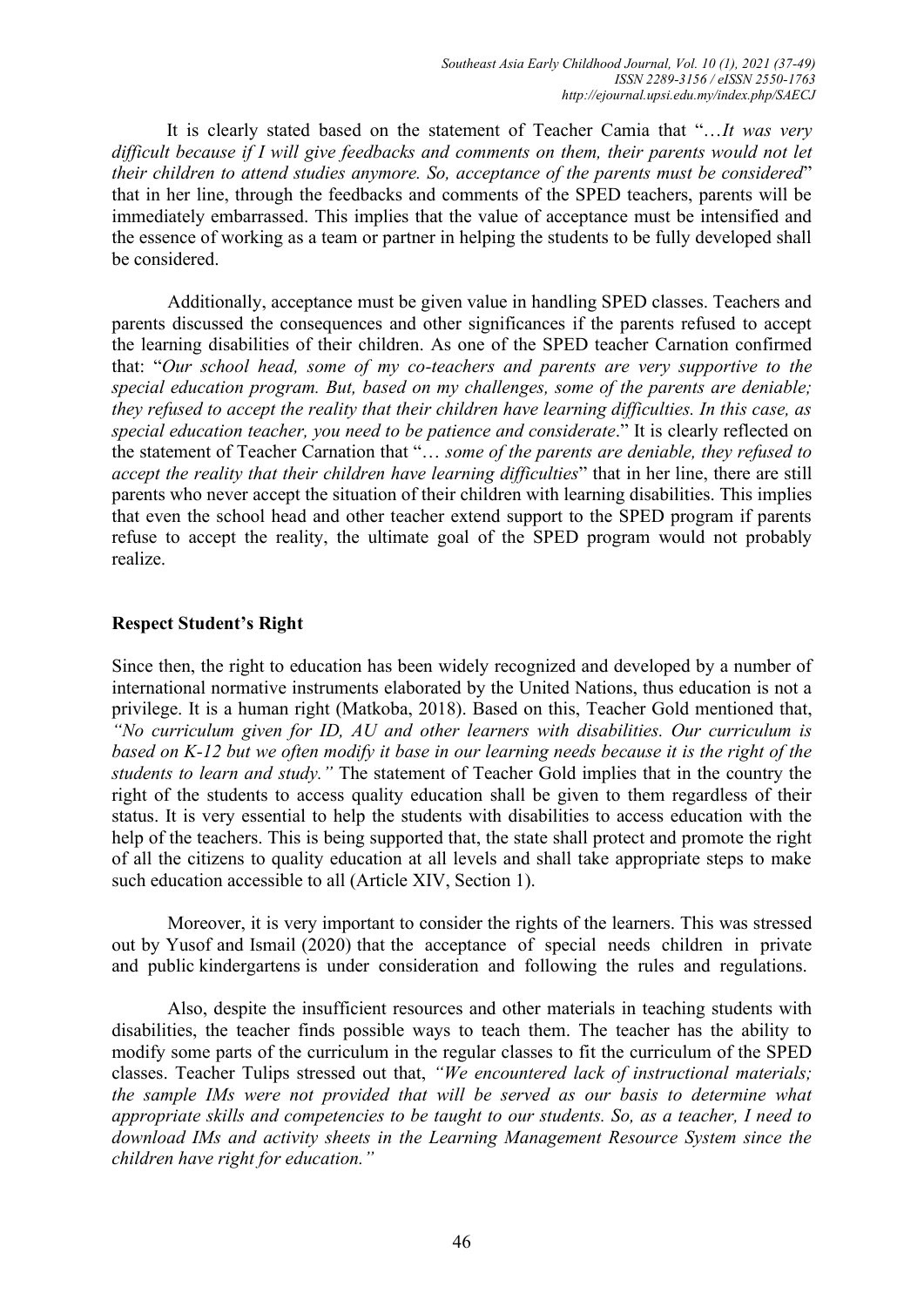Further, the respondents mentioned other several challenges and related problems to the SPED. The summary of their challenges is presented in Table 1;

# Table 1

*Related Challenges of the Special Education Teachers*

| Challenges                                                                                                  | Frequency |
|-------------------------------------------------------------------------------------------------------------|-----------|
| Special Education teachers experienced financial constraints in teaching<br>1.                              | 2         |
| special education.                                                                                          |           |
| Insufficient materials needed in teaching special education classes.<br>2.                                  |           |
| Instructions are affected due to other task given like coaching in special<br>3.<br>events.                 | 2         |
| special education teachers have experienced difficulties in preparing<br>4.<br>lesson plans.                | 2         |
| 5. Limited support from the stakeholders.                                                                   | 2         |
| Delegate assignments and chairmanship to the special education teachers.<br>6.                              |           |
| Disseminating information is not on time.<br>7.                                                             |           |
| Limited knowledge on the special education Curriculum.<br>8.                                                |           |
| Infrastructure not catering for the disabled.<br>9.                                                         |           |
| 10. Lack of resources and non-inclusive curriculum.                                                         |           |
| 11. Teachers lack competence to deal with learners experiencing challenges.                                 |           |
| 12. Teachers have negative attitude towards teaching learners with disabilities<br>and learning challenges. |           |
| 13. Teachers assigned in special education is not their specialization.                                     |           |

Given all the related challenges of the SPED teachers, it underscores in curriculum, financial aspects, teachers' competence, stakeholders' participation and school heads' management and supervision. This only proves that full participation among the members of the school contributes to the attainment of the objectives of the SPED classes.

# **CONCLUSIONS**

Based on the findings of the research study, several conclusions were drawn. First, most teachers teaching children with learning disabilities did not receive any special needs education training from the school, they feel that they are not qualified to teach the children with learning disability. Moreover, teachers assigned in SPED classes lack of strategies in dealing with learners with disabilities. Second, this study revealed that the classrooms for children with learning disabilities in Division of Ilagan at large have poor learning environment to support the SPED such as lack of budget, curriculum guide, Instructional Materials (IMs) and even school facilities. Third, it could be concluded that placement of learners with special needs in an inclusive classroom with ordinary learners is not enough with no proper support. Fourth, learners with disability did not receive all the necessary support and services for accessing the curriculum facilities. Fifth, stakeholders supports is very minimal to support the needs of the students enrolled in SPED classes. On the other hand, issues and problems were solved technically to sustain the positive working environment among school heads, teachers and stakeholders.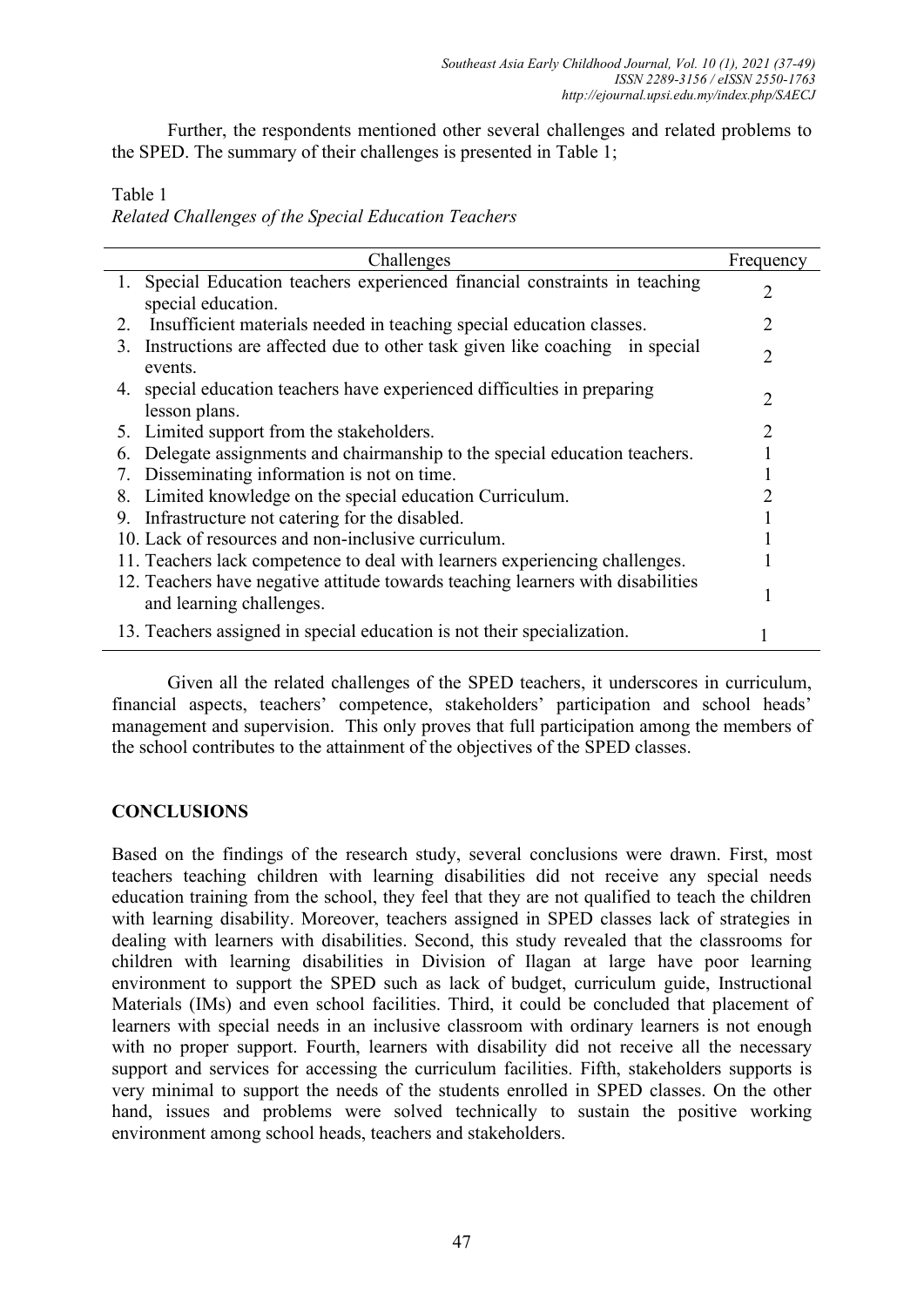In the light of the findings and conclusions drawn from the results of the study, the Department of Education should continue strengthening the implementation of SPED in different schools through the following recommendations. First, the Department of Education Training and Development in collaboration with regional in service officers should organize continuous professional development opportunities on inclusion strategies of learners with SPED needs. In addition, workshops should equip teachers with practical skills on instruction, collaboration, alternative forms of evaluation, classroom management, and conflict resolution, and on how to adapt the curriculum. At the same time, the teachers' initial training programs should incorporate inclusive education components. Second, provisions of human and material resources are also important for implementation of SPED needs. The Department of Education should provide more adequate resources, equipment, and teaching material for learners with diverse learning needs. Third, teachers handling SPED classes are not trained in the area of Special Needs Education. Therefore, these teachers are failing to support learners with learning disabilities adequately. The Department of Education should recruit trained teachers, and those who are not trained should be trained through in-service training. Fourth, proper placement of the students with learning disabilities shall be done. The implementers of the SPED programs shall strictly adhere to the policies. Fifth, the strong support of the stakeholders shall be encouraged by formulating active organization spearheaded by the school head. Sixth, future research in this area should involve systematic development work across a range of sites and settings, which also allows for the examination of the impact of the innovations upon achievement.

### **REFERENCES**

- Aquino, L. N., Mamat, N., & Che Mustafa, M. (2019). *Levels of competence in the learning domains of kindergarten entrants*. *Southeast Asia Early Childhood Journal, 8*(1), 37-45. https://doi.org/10.37134/saecj.vol8.no1.5.2019
- Bartolome, M. T., Mamat, N., & Masnan, A. H. (2020). *Exploring kindergarten teachers' perspectives in parental involvement in the Philippines*. *Southeast Asia Early Childhood Journal, 9*(1), 44-58. https://ejournal.upsi.edu.my/index.php/SAECJ/article/view/3331
- Cho, H. J., Wehmeyer, M. L., & Kingston, N. M. (2013). The effect of social and classroom ecological factors on promoting self-determination in elementary school. *Preventing School Failure: Alternative Education for Children and Youth, 56*(1), 19-28.
- Dalonos, S, J. (2013). Awareness and attitudes of administrators, special education and regular teachers towards inclusive education*. Amure International Journal of Multidisciplinary, 6*(1). <https://ejournals.ph/article.php?id=2582>
- Douglas, G., & Travers, J. (2012). *Measuring educational engagement, progress and outcomes for children with special educational needs: A review*. NCSE: Trim
- Evans, J. (2015). 'What expert teachers do: Enhancing professional knowledge for classroom practice. *Professional Development in Education*, *37*(4). [https://educapsycho.wordpress.com/2013/03/12/the-role](https://educapsycho.wordpress.com/2013/03/12/the-role-of-art/)[of-art/](https://educapsycho.wordpress.com/2013/03/12/the-role-of-art/)
- Friedrich, H. F., & Mandl, H. (eds.). (2012). *Handbuch Lernstrategien. Handbook of Learning Strategies.* Göttingen: Hogrefe.
- Jones, B. F., Palincsar, A. S., Ogle, D. S., & Carr, E. G. (2017). *Strategic teaching and learning: Cognitive instruction in the content areas. Association for Supervision and Curriculum Development in cooperation with the North Central Regional Educational Laboratory.* Kahler
- Matkota, P. L. (2018). *India right to education initiative.* [https://www.right-to](https://www.right-to-education.org/page/understanding-education-right)[education.org/page/understanding-education-right](https://www.right-to-education.org/page/understanding-education-right)
- Nachiappan, S., Ahmad Damahuri, A., Ganaprakasam, C., & Suffian, S. (2018). Application of Higher Order Thinking Skills (HOTS) in teaching and learning through communication component and spiritual, attitudes and values component in preschool. *Southeast Asia Early Childhood Journal, 7*, 24-32. https://doi.org/10.37134/saecj.vol7.3.2018
- Rheinberg, F. (2010): *Strategies and motivation.* Kohlhammer
- Sarason, S. B. (2015). *The predictable failure of educational reform*. Jossey-Bass Inc.